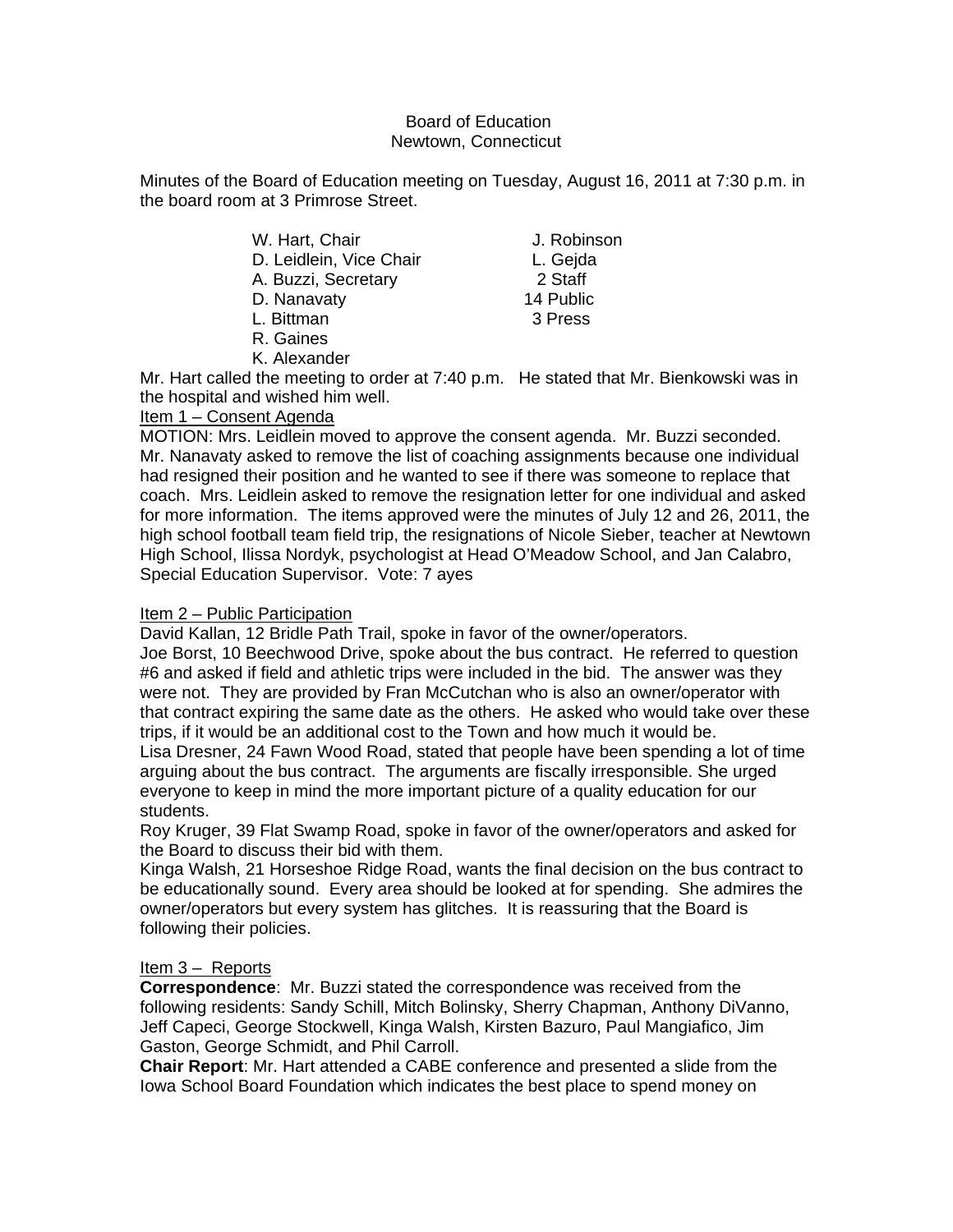Board of Education **-2-** August 16, 2011

education is for professional development. The CABE conference coming up in November is very valuable to attend.

**Superintendent's Report:** Dr. Robinson mentioned the administrator's retreat in July focused on parent-school relationships and emotional literacy. The latter was conducted by Dr. Marc Brackett from Yale. She attended a National Superintendent's Roundtable in July which focused on public engagement.

A legislative update was provided from Siegel O'Connor on legislation we need to be in compliance with. Seven items will need action, including revising our bullying policy. They also moved the graduation requirement from classes graduating in 2018 to those graduating in 2020.

The Town submitted a grant proposal for sidewalks on Queen Street after a survey was conducted with 653 parents responding.

Dr. Robinson invited the Board members to join the new teachers for lunch on Friday at 11:45 a.m. in the Reed library. New teacher orientation would begin tomorrow for 26 teachers.

Mr. Hart moved the two financial reports to the next regular meeting.

Mrs. Leidlein said the July 31 reports addressed the educational assistants. She asked for a report on the outcome of the reductions and the programs that have been restored at Reed.

Dr. Robinson said the educational assistants were still being worked on.

Mr. Alexander was concerned about the year-end transfers if we wait until the next meeting.

That would not be an issue. Mr. Buzzi said the transfer policy would not be ready by then.

#### **Facilities Committee:**

Mrs. Leidlein said they met July and discussed the CIP. There was nothing from the policy committee.

#### Item 4 – Old business

Middle School Roof Update: Mr. Faiella said the project is on schedule and we are cautiously optimistic that we can start school. Classrooms are 99% completed with our summer work. He expressed thanks to Rich Frampton and John Poeltl who have been there every day inspecting the work.

#### Item 5 – New Business

First Read of the Economics Curriculum: Candi Dietter, social studies department chair, spoke about the curriculum which is a one semester senior elective course.

#### Item 4 – Old Business (continued)

Transportation Bid: Mr. Hart presented information regarding our DRG and that we are third from the bottom in terms of lowest cost per student. Our total cost per student is about 5.7% below our DRG and 10% below the state average. Additional comparisons were provided regarding administrative costs and services with Newtown being 81% below the DRG in our administrative costs per pupil. He stated that we do not give Dr. Robinson a housing allowance and never have, and her salary is 5% below the DRG. Our transportation costs are 40% higher than the DRG and the state. We followed the policy and put this out for bid because we are the most expensive district. Transportation is the third largest line item in our budget. This does not include fuel. We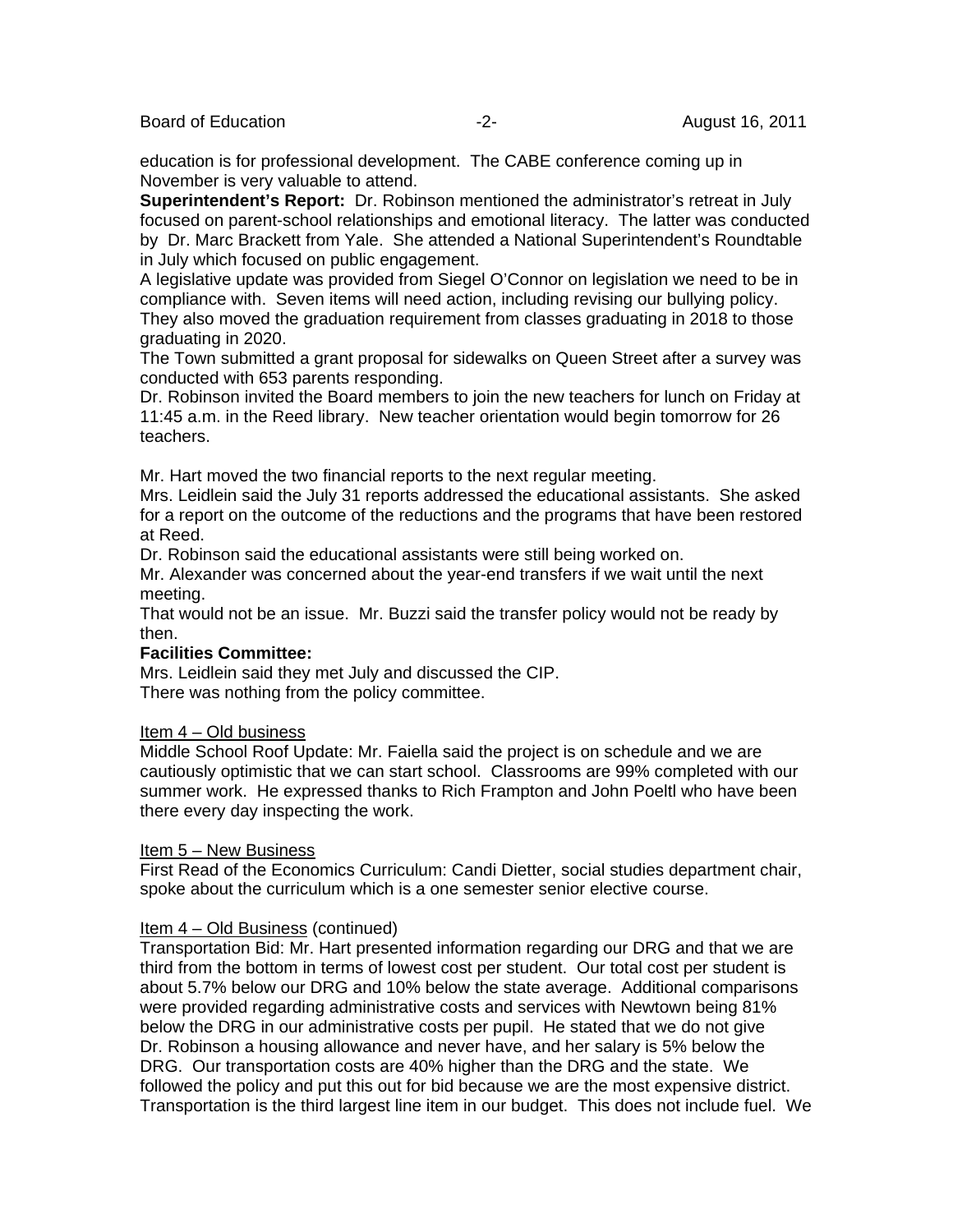Board of Education **-2-** August 16, 2011

have regular routes, special needs routes and athletic and field trips. MTM provides special needs transportation. The three principles of MTM also have private contracts. Ms. McCutchan provides field trip transportation and she also has two owner/operator contracts. The field trip contract would be separately bid before it expires.

Mrs. Leidlein asked why we bid the athletic and field trips separately. Mr. Buzzi said the reasoning stemmed from when Art Bennett did that transportation. Ms. McCutcheon did some of the routes with him and when he retired the special education routes were bid also. Ms. McCutchan kept the field trip and athletic event transportation.

Mr. Hart would ask Mr. Bienkowski for his rationale for not including Ms. McCutchan in this bid. Currently half of our routes are driven by hired drivers, not owner/operators. He spoke to Sgt. Green who is head of the Connecticut State vehicle inspections. They are inspected once a year by the DMV at operator sites scheduled in advance. There are out-of-service violations and regular violations. He gave a comparison of the seven original bidders and their statistics for two years.

Mrs. Leidlein asked if anyone in central office was reviewing the bus inspection records. Dr. Robinson said that was the responsibility of the bus company. Mrs. Leidlein stated we are looking at this data because people are talking about the owner/operator safety records. Compared to the other bidders the owner/operators safety records are not as clear cut as they should be. A bus company by contract could be made responsible to maintain those records.

Mrs. Bittman said it isn't our purview to oversee this. It's the responsibility of the DMV. She asked if Mr. DiLonardo looked at this information.

Dr. Robinson believed it was the purview of the DMV. We rely on the owner/operators as companies to take care of their buses. We don't have anyone in the district such as a mechanic to see if the violations are taken care of.

Mr. Buzzi said the contract states they follow the rules and regulations of the State DMV. Mrs. Leidlein stated that we have a responsibility to oversee the safety of our students. Mr. Hart said the state has used the same criteria for all the bidders.

Mr. Buzzi said that when you start a bid process you send out the request and everyone plays by the same rules. Everyone who bid had the same opportunity. Once submitted every bidder is considered equally. There is no more negotiation after that. It's against the law to go to one bidder to make changes. The other bidders will sue the town if we do that and win. The request for bid is a legal document. Our bid process is closed.

Mrs. Leidlein asked if you can negotiate with all the bidders.

The Board agreed that was not possible.

Mr. Hart stated that only the owner/operators and All Star would be presenting to the Board on Saturday.

Item 5 – New Business Revised Strategic Plan Objectives: